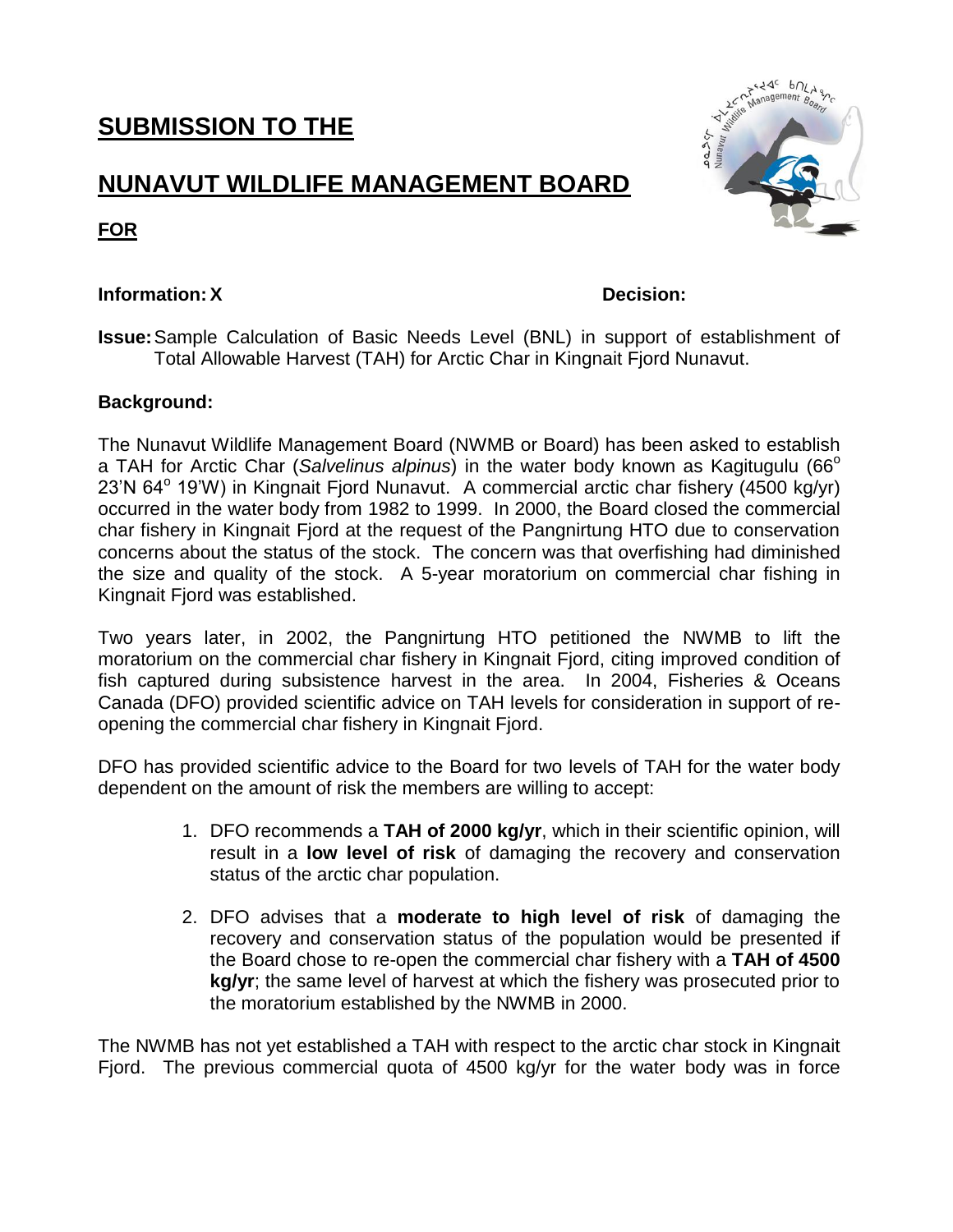immediately prior to the date of ratification of the NLCA and was removed by the Board in 2000.

Once a total allowable harvest has been determined by the NWMB in accordance with Sections 5.6.16 and 5.6.17 of the NLCA, the Board shall strike a BNL in accordance with Part 6 of Article 5 of the Claim (NLCA 5.6.19).

The BNL shall constitute the first demand on the TAH. Where the TAH is equal to or less than the BNL, Inuit shall have the right to the entire TAH (NLCA 5.6.20).

Where a total allowable harvest is established with respect to a stock or population not previously subject to a total allowable harvest (like Kingnait Fjord arctic char), the NWMB shall calculate the BNL in a **two-step process** as the higher of (NLCA 5.6.23):

- a. An amount based on data from the original five year NWMB Harvest Study, calculated according to the method described in Sub-section 5.6.21 (a) of the NLCA, or, where a Hunters & Trappers Organization (HTO) has previously elected the method described in Sub-section 5.6.21(b), the harvest level of the stock or population in the identified year; or
- b. The aggregate of the greatest amount harvested in any one year during the five years prior to imposition of a TAH and the average annual amount taken over the five years of the NWMB Harvest Study, which aggregate is then divided by two.

The Pangnirtung HTO did not nominate a specific year during the NWMB Harvest Study to use in calculation of BNL. So the method described in S.5.6.21(a) of the claim must be used to make the first, of the two-step calculation of BNL:

### **Step One of BNL Calculation (NLCA .5.6.21(a))**

The aggregate of the greatest amount harvested in any one year during the NWMB Harvest Study, and the average annual amount harvested over the five years of the Study, which aggregate is then divided by two:

$$
BNL = \frac{Greatest\ amount\ harvested\ per\ yr\ during\ HS + Average\ amount\ harvested\ during\ HS}{2}
$$

The greatest amount of arctic char harvested per year recorded during the NWMB Harvest Study in Kagitugulu is 12,925.0 kg (Table 1, in year 1998).

The average amount of arctic char harvested during the 5-year NWMB Harvest Study in Kagitugulu is 6042.5 kg (Table 1).

So,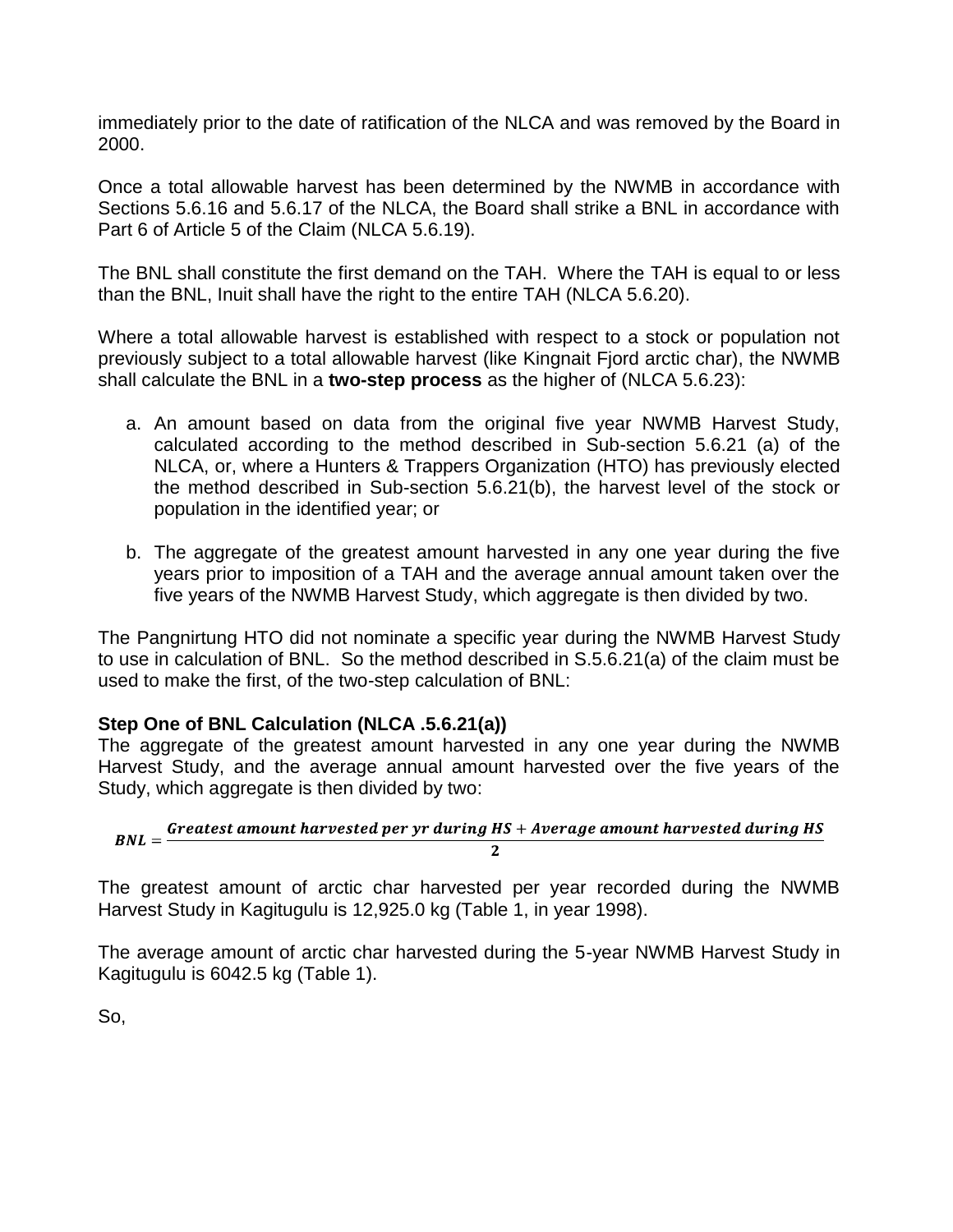$$
BNL = \frac{12,925.0 \ kg + 6042.5 \ kg}{2}
$$

$$
BNL=9483.75 kg
$$

#### **Step Two of BNL Calculation (NLCA .5.6.23(b))**

The aggregate of the greatest amount harvested in any one year during the five years prior to imposition of a TAH and the average annual amount taken over the five years of the NWMB Harvest Study, which aggregate is then divided by two:

 $BNL = \frac{Greatest annual\ harvest\ of\ last\ 5\ yrs + Average\ amount\ harvested\ during\ HS}$ 

In making any calculations under Sub-section 5.6.23 (b), the NWMB shall rely on the best evidence available as to the levels of harvesting by Inuit in the five years prior to establishment of a TAH (5.6.24).

The best evidence available for the last five years of arctic char harvest in Kingnait Fjord is provided by DFO commercial catch records (Table 2). There is no record of subsistence harvest available for this time-period to use in the calculation. As a result, this calculation will in all likelihood underestimate the true Basic Needs Level of Inuit.

The greatest annual recorded harvest of arctic char in Kagitugulu over the last five years is 2094.5 kg (Table 2, in year 2005).

So,

$$
BNL = \frac{2094.5 kg + 6042.5 kg}{2}
$$

$$
BNL = 4068.5 kg
$$

The higher result from the two-step BNL calculation as per S.5.6.23 of the NLCA is **9483.75 kg**. This is the calculated BNL for arctic char in Kingnait Fjord.

#### **Inclusion of Commercial Catch Data in BNL Calculation**

To the best of our knowledge, the NWMB Harvest Study did not record commercial harvest during the 5-years it was conducted. We cannot, with absolute certainty, rule out the possibility that some commercial harvest of arctic char in the Pangnirtung area was inadvertently reported as subsistence catch in the Harvest Study. However, independent commercial harvest records for the area and that period are available from DFO (Table 3).

These commercial data are primarily generated from fish landed at the Pangnirtung fish plant. The plant can only accept as much landed fish as it has the capacity to process and sell. At times, more fish are commercially caught in the Pangnirtung region than can be landed at the plant. As a result, even the inclusion of the DFO commercial catch data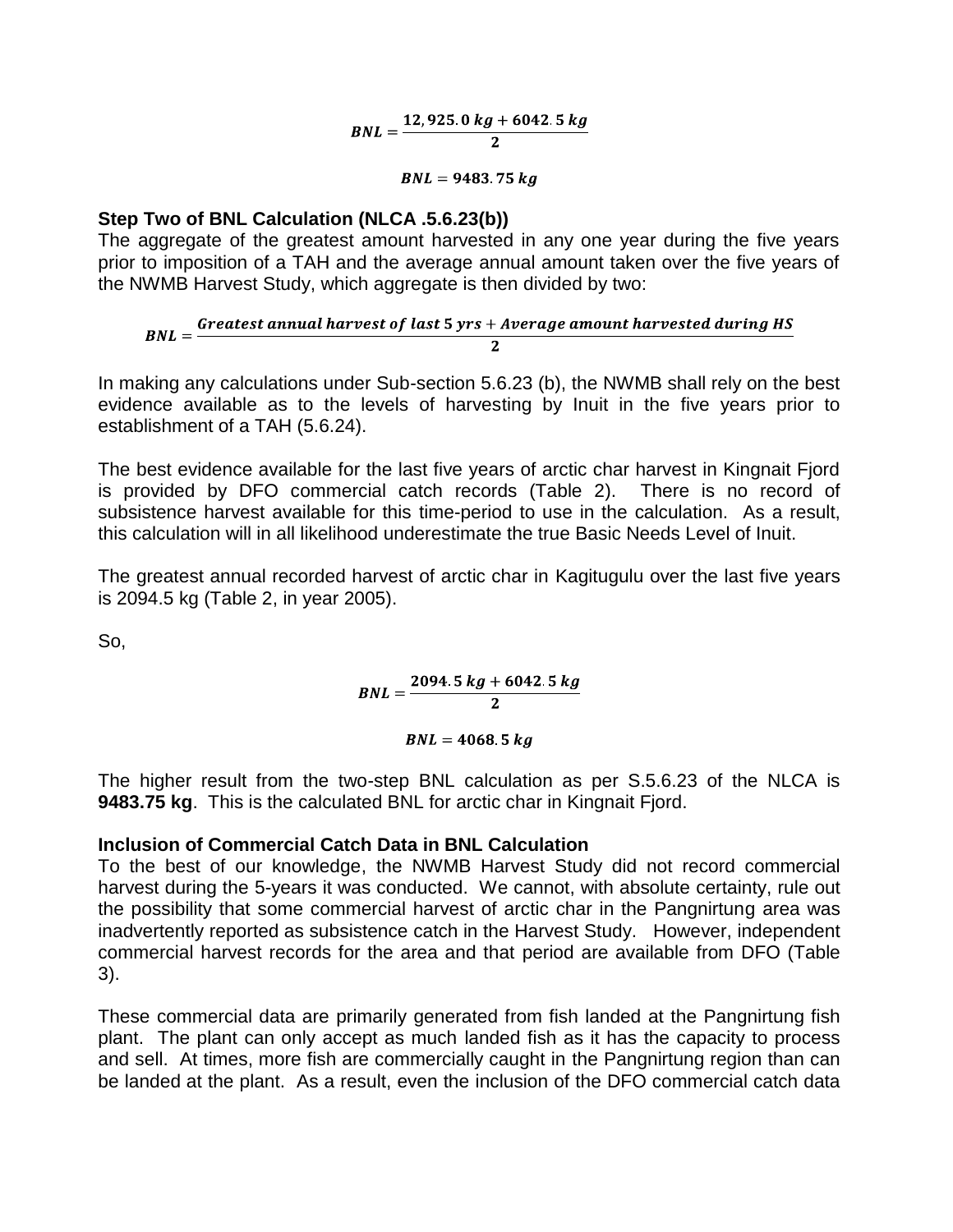may underestimate the true amount of commercial harvest of arctic char from Kingnait Fjord.

If we add the DFO recorded commercial harvest with the NWMB HS recorded harvest then:

 $BNL = \frac{Greatest\ amount\ harvested\ per\ yr\ during\ HS + Average\ amount\ harvested\ during\ HS}{F}$ 

The greatest amount of arctic char harvested per year recorded by the combined NWMB Harvest Study and DFO commercial records in Kagitugulu is 16,111.0 kg (Table 3, in year 1998).

The average amount of arctic char harvested per year recorded by the combined NWMB Harvest Study and DFO commercial records during the 5-year Harvest Study period in Kagitugulu is 8149.10 kg (Table 3).

 $BNL = \frac{16,111.0 kg + 8149.10 kg}{2}$ 

 $BNL = 12, 130, 05 kg$ 

**Consultations:** DFO Iqaluit & Winnipeg

#### **Recommendations:**

- 1. Decide whether arctic char commercial harvest data collected by DFO from Kingnait Fjord at the same time the NWMB Harvest Study data was recorded for the area should be included in the BNL calculation.
- 2. If the commercial data is included in the calculation, it appears a BNL for arctic char in Kingnait Fjord may be **12,130.05 kg/yr** (wet weight) pursuant to S.5.6.19 of the NLCA.
- 3. If the commercial data is not to be included in the calculation, it appears a BNL for arctic char in Kingnait Fjord may be **9483.75 kg/yr** (wet weight) pursuant to S. 5.6.19 of the NLCA.

**Prepared By:** Joe Justus Director of Wildlife Management

Date: Monday July 21<sup>th</sup> 2008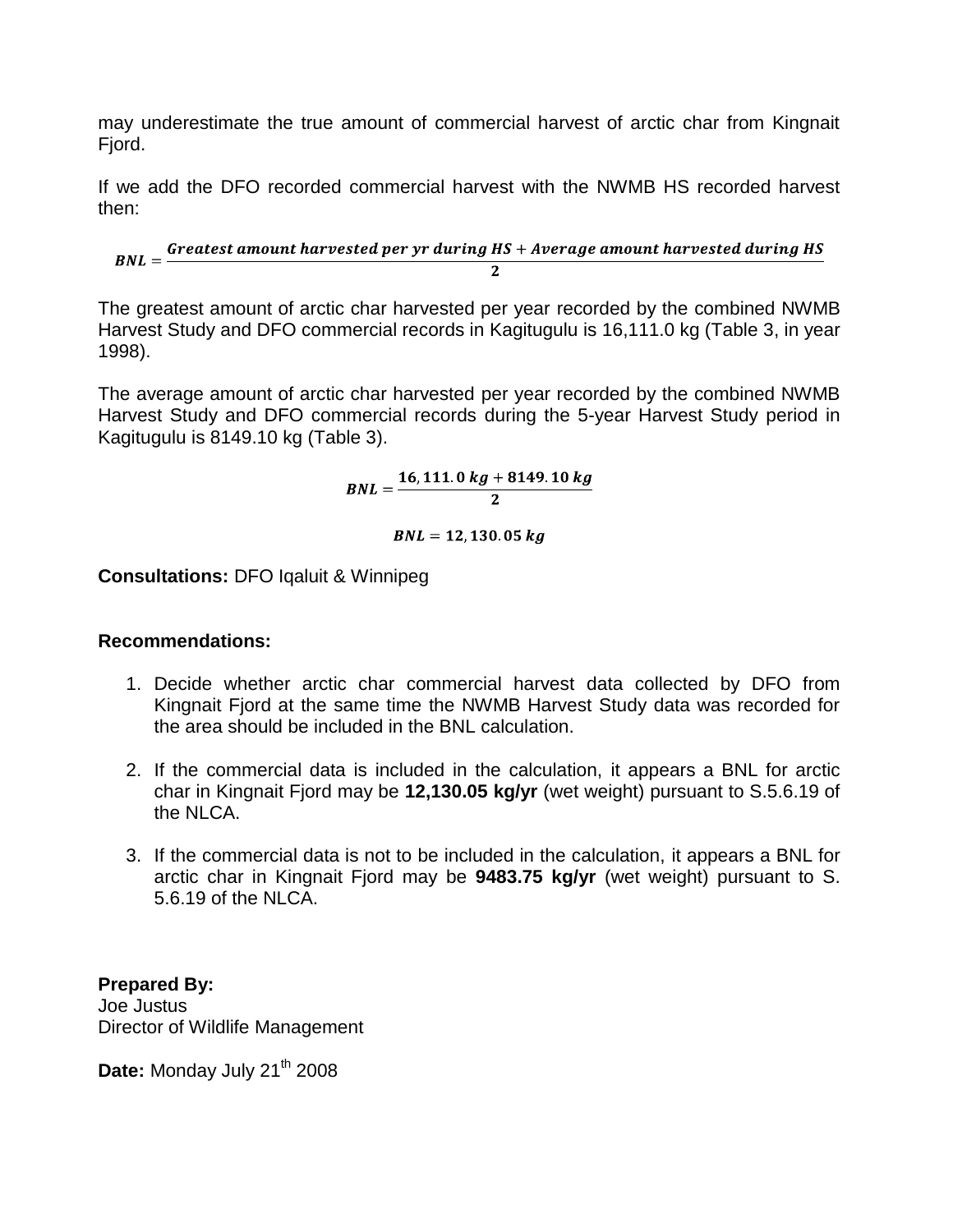Table 1. Harvest statistics for landed arctic char from the water body known as Kagitugulu (66<sup>°</sup> 23'N 64<sup>°</sup> 19'W) in Kingnait Fjord Nunavut recorded during the five year (1997-2001) Nunavut Wildlife Harvest Study conducted by the NWMB. Only subsistence harvest was recorded during the Harvest Study. A commercial fishery with a quota of 4500 kg/yr was conducted in the water body during this time. That information is not included in the table. The Harvest Study recorded the number of arctic char reported as captured from Kagitugulu over the five-year period. The weight of the recorded catch is estimated by multiplying the number of fish landed by a factor of 2.5, which is the DFO calculated average wet mass (kg) of arctic char from the region.

| <b>NWMB HS</b> |             |                         | <b>Harvest</b>    |             |              |
|----------------|-------------|-------------------------|-------------------|-------------|--------------|
| Date           | Community   | <b>Species</b>          | <b>location</b>   | # Harvested | Wet Wt. (Kg) |
|                |             | <b>Arctic Char Sea-</b> |                   |             |              |
| Year 1 (1997)  | Pangnirtung | Run                     | <b>KAGITUGULU</b> | 905         | 2262.50      |
|                |             | <b>Arctic Char Sea-</b> |                   |             |              |
| Year 2 (1998)  | Pangnirtung | Run                     | <b>KAGITUGULU</b> | 5170        | 12925.00     |
|                |             | <b>Arctic Char Sea-</b> |                   |             |              |
| Year 3 (1999)  | Pangnirtung | Run                     | KAGITUGULU        | 4115        | 10287.50     |
|                |             | <b>Arctic Char Sea-</b> |                   |             |              |
| Year 4 (2000)  | Pangnirtung | Run                     | KAGITUGULU        | 1525        | 3812.50      |
|                |             | <b>Arctic Char Sea-</b> |                   |             |              |
| Year 5 (2001)  | Pangnirtung | Run                     | <b>KAGITUGULU</b> | 370         | 925.00       |
|                |             |                         | 5 yr Total        | 12085       | 30212.50     |
|                |             |                         | 5 yr Average      | 2417        | 6042.50      |
|                |             |                         | 5 yr Greatest     | 5170        | 12925.00     |

Table 2. Best evidence available for the last five years of arctic char harvest in Kagitugulu (66<sup>°</sup> 23'N 64<sup>°</sup> 19'W) in Kingnait Fjord Nunavut is provided from DFO commercial catch records. Catch is recorded as wet weight (kg). Number of arctic char harvested is estimated by dividing the reported catch wet weight by a factor of 2.5, which is the DFO calculated average wet mass (kg) of arctic char from the region.

| <b>DFO Commercial Catch</b> |             |                         | <b>Harvest</b>    | #                | Weight  |
|-----------------------------|-------------|-------------------------|-------------------|------------------|---------|
| Date                        | Community   | <b>Species</b>          | <b>location</b>   | <b>Harvested</b> | (Kg)    |
|                             |             | <b>Arctic Char Sea-</b> |                   |                  |         |
| Year 5 (2004)               | Pangnirtung | Run                     | <b>KAGITUGULU</b> | 0                | 0.00    |
|                             |             | <b>Arctic Char Sea-</b> |                   |                  |         |
| Year 4 (2005)               | Pangnirtung | Run                     | <b>KAGITUGULU</b> | 838              | 2094.50 |
|                             |             | <b>Arctic Char Sea-</b> |                   |                  |         |
| Year 3 (2006)               | Pangnirtung | Run                     | KAGITUGULU        | 324              | 810.50  |
|                             |             | <b>Arctic Char Sea-</b> |                   |                  |         |
| Year 2 (2007)               | Pangnirtung | Run                     | <b>KAGITUGULU</b> | 504              | 1260.00 |
|                             |             | <b>Arctic Char Sea-</b> |                   |                  |         |
| Year 1 (2008)               | Pangnirtung | <b>Run</b>              | <b>KAGITUGULU</b> | 807              | 2016.30 |
|                             |             |                         | 5 yr Total        | 2473             | 6181.30 |
|                             |             |                         | 5 yr Average      | 495              | 1236.26 |
|                             |             |                         | 5 yr Greatest     | 838              | 2094.50 |